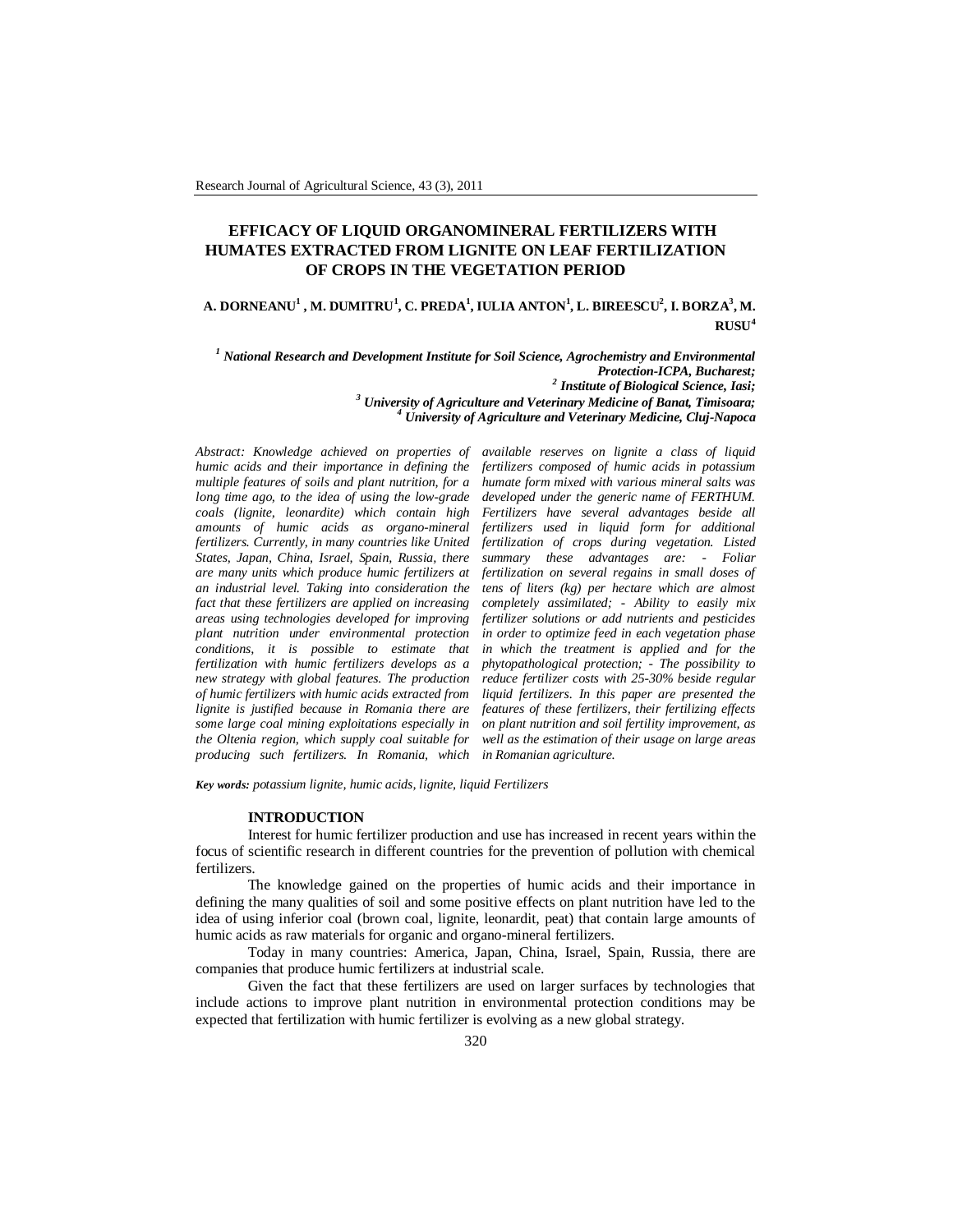In Romania, investigations on organomineral humic fertilizer production has started more than three decades and a half ago (DORNEANU et al.{0}1971 ROGOZ et al., 1972), and were continued without interruption in programs supported by several interdisciplinary research units and universities.

Currently there are six types of humic fertilizers approved which are produced in a pilot plant with a production capacity of over 7000 tons per year came into operation in 2008, performed at Tg. Jiu by ICPA, Bucharest, and SNLO, Tg. Jiu within a Relansin project in  $2003 - 2005$ .

In the last decade have been organized research to produce liquid humic fertilizer, some of which we present in this paper.

The obtained fertilizers are generically called FERTHUM, are consisting of **potassium humates associated with various salts suitable as nutrients for plants** embedded in the composition of fertilizers in different reports.

Fertilizers have several advantages beside all fertilizers used in liquid form for additional fertilization of crops during vegetation.

Listed summary these advantages are:

- Foliar fertilization on several regains in small doses of tens of liters (kg) per hectare which are almost completely assimilated;

- Ability to easily mix fertilizer solutions or add nutrients and pesticides in order to optimize feed in each vegetation phase in which the treatment is applied and for the phytopathological protection;

- The possibility to reduce fertilizer costs.

Production of liquid humic fertilizer obtained from lignite is justified in Romania because of existence of large coal mines, particularly in Oltenia, with an organic matter content from 60.5 to 69.5% of which over 25% are humic acids extractable with alkaline solvents.

# **MATERIALS AND METHODS**

FERTHUM fertilizer presented in the paper are technological mixtures of potassium humates extracted from lignite with minerals salts containing macronutrients and micronutrients essential in plant nutrition.

Research conducted includes two parts:

 $\Box$  Composition and properties of the obtained fertlizers;

 $\Box$  Their efficacy on plant nutrition materialized in crop production increases on different crops *Table 1*

| No. crt. | <b>CHEMICAL COMPONENTS</b> | <b>UM</b> |                    | <b>FERTILIZER TYPE</b> |  |  |  |
|----------|----------------------------|-----------|--------------------|------------------------|--|--|--|
|          |                            |           | <b>FERTHUM 311</b> | FERTHUM 111            |  |  |  |
|          | <b>ASPECT</b>              |           | Brown liquid       | Brown liquid           |  |  |  |
| 2        | Potassium Humate           | g/1       | 40                 | 40                     |  |  |  |
| 3        | Total nitrogen (N)         | g/1       | 110                | 56                     |  |  |  |
| 4        | PHOSPHORUS (P2O5)          | g/1       | 36                 | 60                     |  |  |  |
| 5.       | Potassium (K2O)            | g/1       | 34                 | 60                     |  |  |  |
| 6        | Boron $(B)$                | g/1       | 0,2                | 0,2                    |  |  |  |
|          | Copper $(Cu)$              | g/1       | 0,5                | 0,5                    |  |  |  |
| 8        | Iron $(Fe)$                | g/1       | 0,4                | 0,4                    |  |  |  |
| 9        | ZINC (Zn)                  | g/1       | 0,5                | 0,5                    |  |  |  |
| 10       | Molybdenum(Mo)             | g/1       | 0,01               | 0,01                   |  |  |  |
| 11       | Magnesium $(Mg)$           | g/1       | 0,15               | 0,15                   |  |  |  |
| 12       | MANGANESE (Mn)             | g/1       | 0.21               | 0.21                   |  |  |  |
| 13       | pH                         | ۰         | $6 - 7$            | $6 - 7$                |  |  |  |
| 14       | Density                    | g/cm      | 1,102              | 1.112                  |  |  |  |

Ferthum foliar fertilizers physical and chemical properties

Since humic acids are capable of chelating, EDTA is not added in products.

 $*$  Components are composed: Nt from urea and heterocyclic nitrogen from coal, P  $_2$  O  $_5$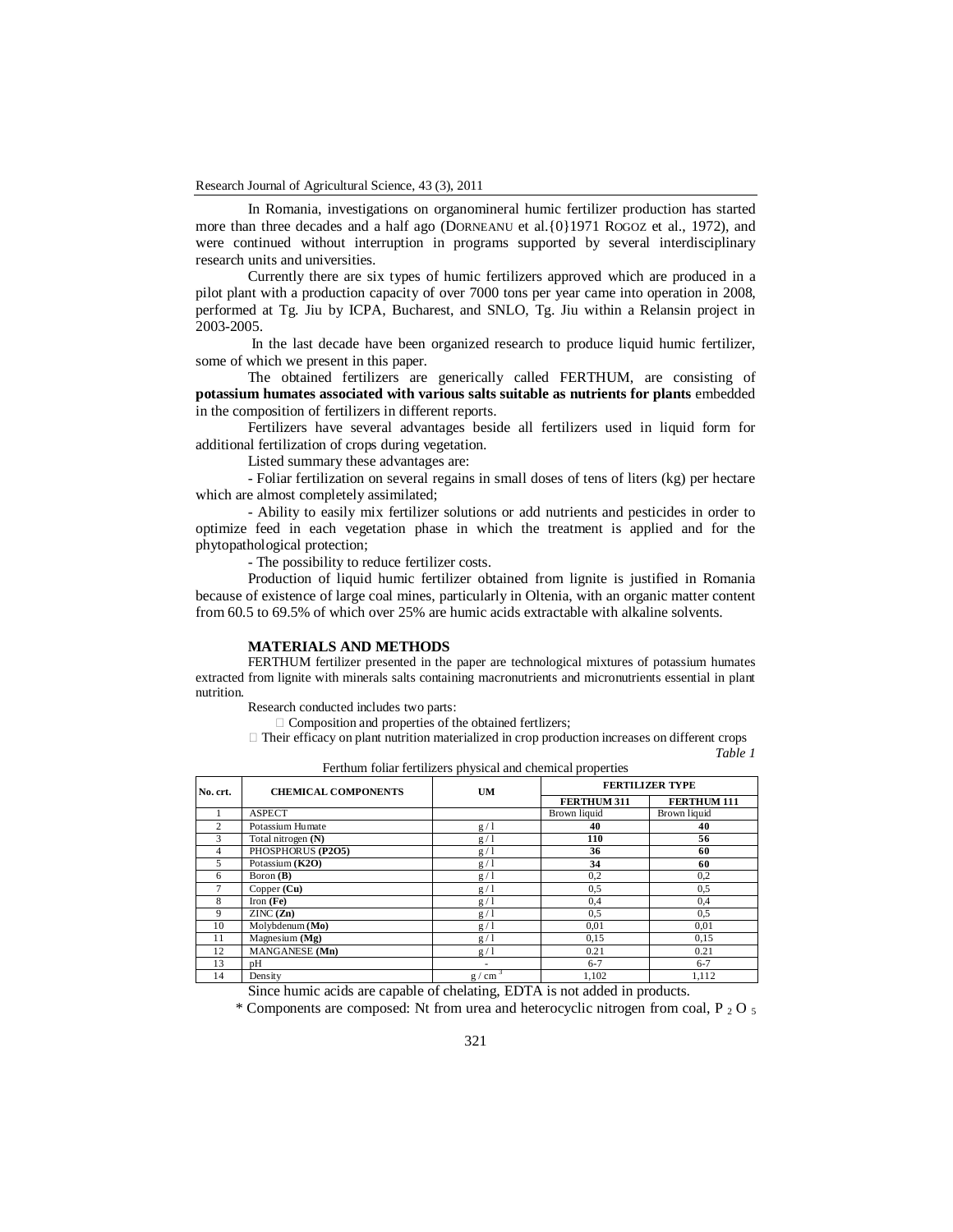phosphoric acid 85% P  $_2$  O  $_5$  K  $_2$  O as potassium carbonate and humate, B of Borax (Cu, Fe, Zn, Mg, Mn) in the form of sulphates, Mo as ammonium molybdate.

## **RESULTS AND DISCUSSIONS**

*Composition and properties of the obtained fertilizers*

As mentioned in the introduction, FERTHUM fertilizers are technological mixtures of potassium humates and mineral compounds commonly used in fertilizer industry: urea, phosphoric acid, potassium carbonate and hydroxide, sulfates of Cu, Fe, Mn, Mg, Zn, borax and ammonium molybdate.

Physico-chemical compositions are presented in Table 1.

Are easily manipulable, non-toxic under normal application, easily transported in canisters and tanks, stored without difficulty in warehouses at temperatures between  $-5^0C$  to  $40^0C$ .

*Efficacy of plant nutrition.*

FERTHUM fertilizer effectiveness was determined in advance, in a rigorous experience by the application on **sunflower, Performer hybrid, grown in green house of ICPA, Bucharest**

- Mitscherlich type vegetation pots with 20 kg soil - vermic chernozem;

- basic fertilization: N-100, -100 P  $_2$  O  $_5$  K  $_2$  O-100 mg / kg soil prior to sowing;

- Foliar fertilization: 3 treatments with FERTHUM fertilizers during the crop vegetation applied in concentrations 1% and volume 20 ml / pot in each treatment for a period of 2 years.

|     |                         |                    |         |        |                              | Table 2      |  |
|-----|-------------------------|--------------------|---------|--------|------------------------------|--------------|--|
| No. | Seed average production |                    |         | Growth | Oil content in the seed core |              |  |
| pot | Type of fertilizer      | on 2 year $g$ /pot | g / pot | $\%$   | % Of seeds                   | g to harvest |  |
|     | Fertilization *         | 42.5               |         | 100,0  | 51,2                         | 21,76        |  |
| 2   | Potassium Humate        | 49,8               | 7,3     | 117,2  | 52,3                         | 26,04        |  |
| 3   | FERTHUM 311             | 58,3               | 15,8    | 137,2  | 49,6                         | 28,91        |  |
| 4.  | FERTHUM 111             | 56.8               | 14.3.   | 133,6  | 50,7                         | 28,79        |  |
|     | DL 5%                   |                    | 2.2.    |        |                              |              |  |
|     | DL 1.                   |                    | 3,0     |        |                              |              |  |
|     | DL 0.1%                 |                    | 4,2     |        |                              |              |  |

\* Chemical properties of soil fertilized only with solid fertilizers: humus 3.32%, N-0, 22%, P-50 ppm, K - 241 ppm, pH - 8.2.

The obtained production increases represents 17.2 at the potassium humate and 33.6 to 37.2% at FERTHUM fertilizers.The oil content in seed kernels although decreased with production increase, the quantities of oil to total crop increased ranging from 26.04 to 28.91%. The results show the important role of potassium humate incorporated into the composition of FERTHUM fertilizers.

To determine the efficacy for periods of 2-3 years, the FERTHUM fertilizers have been sent to testing in different pedoclimatic areas with the mention that soil testing should be done on soil with no basic fertilizationin order to quantify their effectiveness in foliar fertilization during crop vegetation.

The tables below present the results recorded for maize, sunflower and vines in the experimental fields of three universities.

Table 3 presents the results obtained for maize grown on the cambic chernozem at USAMVB Timisoara with 2 treatments of 500 l/ha solution of 1% concentration averaged over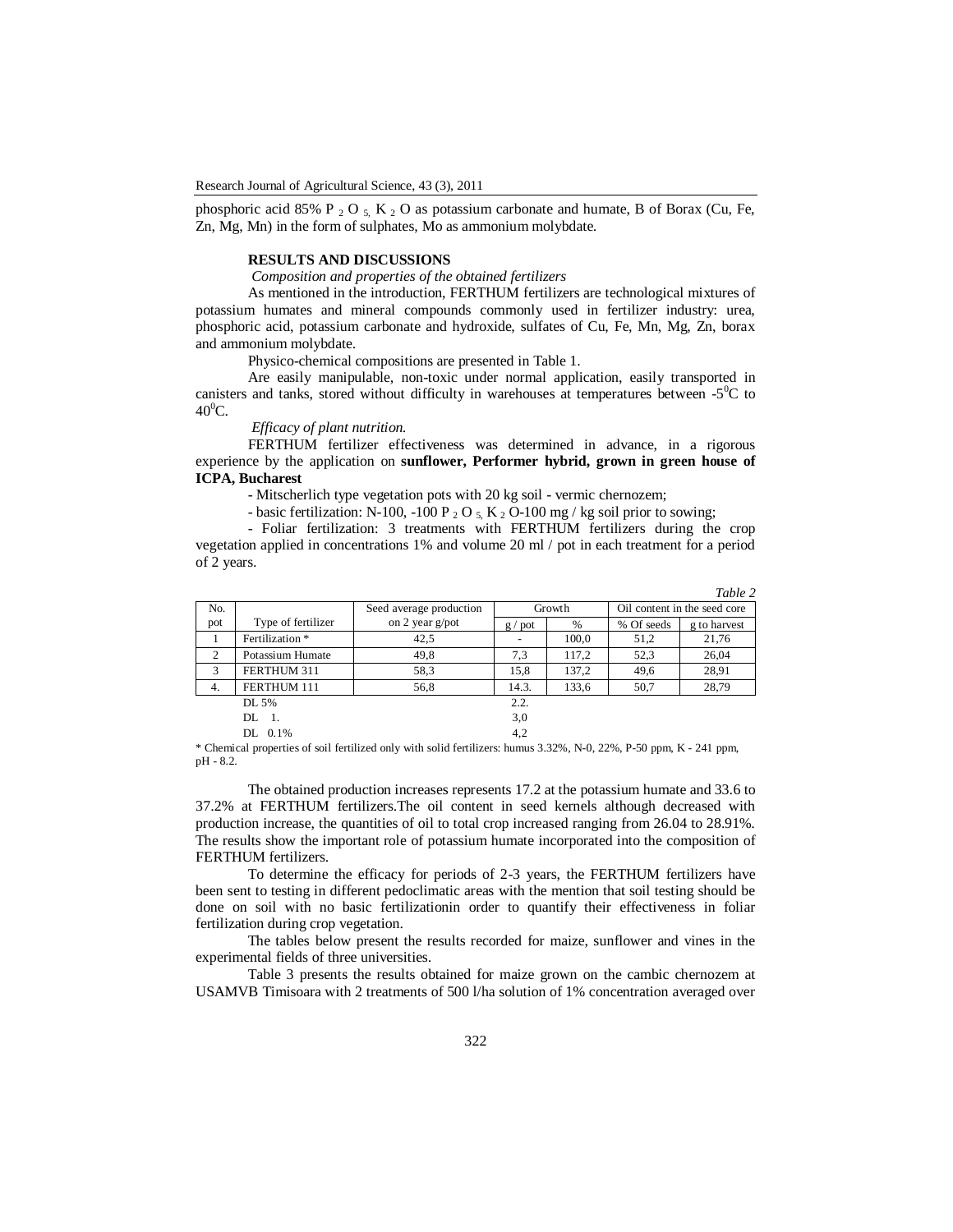three years resulting in increases ranging from 12.0 to 14.5% beside reference variant representing 7181 kg grain/ha.

## *Table 3*

|               |                    |                      |                     |                  | Fertilizers used l/ha | <b>Grain average</b>                | <b>Increase</b> |               |                           |
|---------------|--------------------|----------------------|---------------------|------------------|-----------------------|-------------------------------------|-----------------|---------------|---------------------------|
| No.<br>var.   | <b>Treatment</b> ® | No. of<br>treatments | Solution<br>conc. % | one<br>treatment | all<br>treatment      | production<br>on 3 years<br>(kg/ha) | kg/ha           | $\frac{0}{0}$ | kg/l foliar<br>fertilizer |
| ı.            | No foliar          |                      | ٠                   |                  | ٠                     | 7181                                | ۰.              | 100.0         |                           |
|               | fertilization      |                      |                     |                  |                       |                                     |                 |               |                           |
| 2             | <b>FERTHUM 311</b> | 2                    | 1,0                 | 5,0              | 10.0                  | 8049                                | 868             | 112,0         | 86,8                      |
| $\mathcal{R}$ | <b>FERTHUM 111</b> | $\bigcirc$           | 1,0                 | 5,0              | 10,0                  | 8226                                | 1045            | 114,5         | 82,2                      |
|               | DL 5%              |                      |                     |                  |                       |                                     | 467,6           |               |                           |
|               | DL 1%              |                      |                     |                  |                       |                                     | 653,3           |               |                           |
|               | DL $0.1\%$         |                      |                     |                  |                       |                                     | 918,3           |               |                           |

Efficacy of **FERTHUM** products applied to **maize** grown on chernozem Cambic *Unit: University of Agricultural Sciences and Veterinary Medicine of Banat, Timisoara*

\* Without basic soil fertility

Table 4 presents the results obtained for maize grown after the same methodology at USAMV Cluj-Napoca on Faeoziom where were obtained increases ranging from 25.6 to 28.0% compared to the reference variant of 5073 kg grain/ha.

#### *Table 4*

Efficacy of **FERTHUM** products applied to **maize,** grown on clay faeoziom *Unit: University of Agricultural Sciences and Veterinary Medicine Cluj-Napoca, experimental field Cojocna*

| No.<br>var.  | Treatment <sup>*</sup>         | No. of<br>treatments | <b>Solution</b><br>conc.<br>$\frac{0}{0}$ | Fertilizers used l/ha       |      | Grain average                       | <b>Increase</b> |               |                           |  |
|--------------|--------------------------------|----------------------|-------------------------------------------|-----------------------------|------|-------------------------------------|-----------------|---------------|---------------------------|--|
|              |                                |                      |                                           | one treatment all treatment |      | production<br>on 3 years<br>(kg/ha) | kg/ha           | $\frac{0}{0}$ | kg/l foliar<br>fertilizer |  |
|              | No foliar<br>fertilization     |                      |                                           |                             | ۰    | 5073                                | ۰               | 100.0         |                           |  |
| 2            | <b>FERTHUM 311</b>             | ◠                    | 1.0                                       | 5,0                         | 10,0 | 6375                                | 1302            | 125,6         | 130                       |  |
| $\mathbf{3}$ | <b>FERTHUM 111</b>             | $\mathfrak{D}$       | 1.0                                       | 5,0                         | 10,0 | 6495                                | 1422            | 128.0         | 128                       |  |
|              | DL 5%                          |                      |                                           |                             |      |                                     | 529             |               |                           |  |
|              | DL 1%<br>936                   |                      |                                           |                             |      |                                     |                 |               |                           |  |
|              | DL 0,1%<br>1310                |                      |                                           |                             |      |                                     |                 |               |                           |  |
|              | * Without basic soil fertility |                      |                                           |                             |      |                                     |                 |               |                           |  |

## *Table 5*

Efficacy of **FERTHUM** products applied to **Maize** cultivated on cambic chernozem *Unit: University of Agricultural Sciences and Veterinary Medicine Iasi*

|             |                                                                                                                                                                                                                                                                                                                                                                                                                                                              | No. of<br>treatments | Solutio<br>n conc.<br>$\frac{0}{0}$ |                  | Fertilizers used Vha |                                                    |       | <b>Increase</b> |                              |  |
|-------------|--------------------------------------------------------------------------------------------------------------------------------------------------------------------------------------------------------------------------------------------------------------------------------------------------------------------------------------------------------------------------------------------------------------------------------------------------------------|----------------------|-------------------------------------|------------------|----------------------|----------------------------------------------------|-------|-----------------|------------------------------|--|
| No.<br>var. | Treatment <sup>*</sup>                                                                                                                                                                                                                                                                                                                                                                                                                                       |                      |                                     | one<br>treatment | all<br>treatment     | average<br>productio<br>n<br>on 3 years<br>(kg/ha) | kg/ha | $\frac{0}{0}$   | kg/l<br>foliar<br>fertilizer |  |
| 1           | No foliar                                                                                                                                                                                                                                                                                                                                                                                                                                                    |                      | ۰                                   |                  | ۰                    | 5230                                               |       | 100.0           |                              |  |
|             | fertilization                                                                                                                                                                                                                                                                                                                                                                                                                                                |                      |                                     |                  |                      |                                                    |       |                 |                              |  |
| 2           | <b>FERTHUM 311</b>                                                                                                                                                                                                                                                                                                                                                                                                                                           | 3                    | 1,0                                 | 5,0              | 15,0                 | 6277                                               | 1047  | 120,0           | 69,8                         |  |
| 3           | <b>FERTHUM 111</b>                                                                                                                                                                                                                                                                                                                                                                                                                                           | 3                    | 1,0                                 | 5,0              | 15,0                 | 6295                                               | 1065  | 120,4           | 71,0                         |  |
|             | DL 5%                                                                                                                                                                                                                                                                                                                                                                                                                                                        |                      |                                     |                  |                      |                                                    | 529   |                 |                              |  |
|             | DL 1%                                                                                                                                                                                                                                                                                                                                                                                                                                                        |                      |                                     |                  |                      |                                                    | 725   |                 |                              |  |
|             | DL 0,1%                                                                                                                                                                                                                                                                                                                                                                                                                                                      |                      |                                     |                  |                      |                                                    | 1052  |                 |                              |  |
|             | $\mathcal{A} = \mathcal{A} + \mathcal{A} + \mathcal{A} + \mathcal{A} + \mathcal{A} + \mathcal{A} + \mathcal{A} + \mathcal{A} + \mathcal{A} + \mathcal{A} + \mathcal{A} + \mathcal{A} + \mathcal{A} + \mathcal{A} + \mathcal{A} + \mathcal{A} + \mathcal{A} + \mathcal{A} + \mathcal{A} + \mathcal{A} + \mathcal{A} + \mathcal{A} + \mathcal{A} + \mathcal{A} + \mathcal{A} + \mathcal{A} + \mathcal{A} + \mathcal{A} + \mathcal{A} + \mathcal{A} + \mathcal$ |                      |                                     |                  |                      |                                                    |       |                 |                              |  |

\* Without basic soil fertility

Table 5 presents results for maize by the same methodology with three treatments applied to cambic chernozem at USAMV Iasi where were obtained increases ranging from 20.0 to 20.4% compared to the reference variant of 5230 kg grain/ha.

Table 6 presents the results for sunflower grown on cambic chernozem at USAMV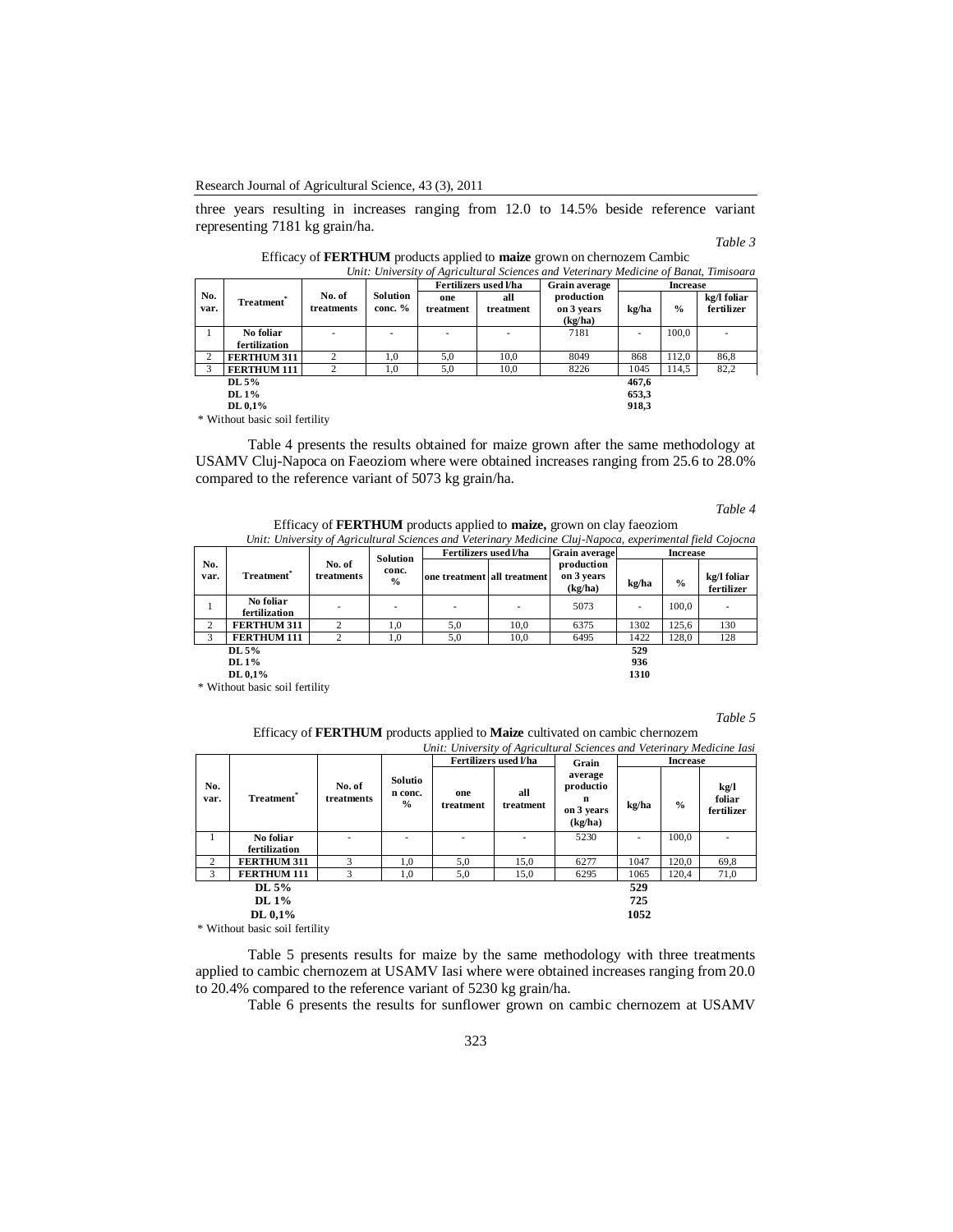Timisoara with 2 treatments of 500 l/ha solution of 2% concentration on two years where were obtained increases ranging from 29.0 to 29.6% compared to the reference variant of 2389 kg seed/ha.

# *Table 6*

| Efficacy of FERTHUM products applied on sunflower grown on cambic chernozem with high fertility |  |
|-------------------------------------------------------------------------------------------------|--|
| potential                                                                                       |  |

|      |                            |                |                 |                      |                  | Unit: University of Agricultural Sciences and Veterinary Medicine of Banat, Timisoara |       |                 |                              |  |
|------|----------------------------|----------------|-----------------|----------------------|------------------|---------------------------------------------------------------------------------------|-------|-----------------|------------------------------|--|
| No.  |                            | No. of         | <b>Solution</b> | Fertilizers used Vha |                  | Grain                                                                                 |       | <b>Increase</b> |                              |  |
| var. | Treatment <sup>®</sup>     | treatments     | conc. $%$       | one<br>treatment     | all<br>treatment | average<br>production<br>on 2 years<br>(kg/ha)                                        | kg/ha | $\frac{0}{0}$   | kg/l<br>foliar<br>fertilizer |  |
|      | No foliar<br>fertilization |                |                 | ۰.                   |                  | 2839                                                                                  | ٠     | 100.0           |                              |  |
| 2    | <b>FERTHUM</b><br>311      | $\overline{c}$ | 2,0             | 10,0                 | 20.0             | 3665                                                                                  | 826   | 129,0           | 41,3                         |  |
| 3    | <b>FERTHUM</b><br>111      | 2              | 2,0             | 10.0                 | 20.0             | 3680                                                                                  | 841   | 129.6           | 42,0                         |  |
|      | DL 5%                      |                |                 |                      |                  | 332,0                                                                                 |       |                 |                              |  |
|      | DL 1%                      |                |                 |                      |                  | 466.5                                                                                 |       |                 |                              |  |

**DL 0,1% 665,0** \* Without basic soil fertility

*Table 7*

Efficacyof **FERTHUM** products applied to **vine (Chasselas Dore variety),** cultivated on cambic chernozem

|                |                  |                      |                                           |                  |                      | Unit: University of Agricultural Sciences and Veterinary Medicine Iasi |                 |               |                              |
|----------------|------------------|----------------------|-------------------------------------------|------------------|----------------------|------------------------------------------------------------------------|-----------------|---------------|------------------------------|
|                |                  |                      |                                           |                  | Fertilizers used Vha | Grain                                                                  | <b>Increase</b> |               |                              |
| No.<br>var.    | <b>Treatment</b> | No. of<br>treatments | <b>Solution</b><br>conc.<br>$\frac{0}{2}$ | one<br>treatment | all<br>treatment     | average<br>production<br>on 3 years<br>(kg/ha)                         | kg/ha           | $\frac{0}{0}$ | kg/l<br>foliar<br>fertilizer |
| $\mathbf{1}$   | No foliar        |                      |                                           |                  |                      | 7075                                                                   |                 | 100.0         |                              |
|                | fertilization    |                      |                                           |                  |                      |                                                                        |                 |               |                              |
| $\overline{2}$ | <b>FERTHUM</b>   | $\mathbf{3}$         | 1.0                                       | 10.0             | 30.0                 | 8362                                                                   | 1287            | 118.2         | 42.9                         |
|                | 311              |                      |                                           |                  |                      |                                                                        |                 |               |                              |
| 3              | <b>FERTHUM</b>   | $\mathcal{L}$        | 1.0                                       | 10.0             | 30.0                 | 8354                                                                   | 1279            | 118.0         | 42,6                         |
|                | 111              |                      |                                           |                  |                      |                                                                        |                 |               |                              |
|                | DL $5\%$         |                      |                                           |                  |                      |                                                                        | 837             |               |                              |
|                | DL 1%            |                      |                                           |                  |                      |                                                                        | 1260            |               |                              |
|                | DL 0,1%          |                      |                                           |                  |                      |                                                                        | 1703            |               |                              |

\* Without basic soil fertility

 *Table 8*

| Efficacy of FERTHUM products applied to vine, ("Feteasca Regala" variety), grown on Regosol                                                                                                                                                                                                                   |  |  |  |  |
|---------------------------------------------------------------------------------------------------------------------------------------------------------------------------------------------------------------------------------------------------------------------------------------------------------------|--|--|--|--|
| $H_{1},\ldots,H_{n},\ldots,\ldots,\ell$ , $\ell$ , $\ldots$ , $\ell$ , $\ldots$ , $\ell$ , $\ldots$ , $\ldots$ , $\ell$ , $\ell$ , $\ldots$ , $\ell$ , $\ell$ , $\ell$ , $\ell$ , $\ell$ , $\ell$ , $\ell$ , $\ell$ , $\ell$ , $\ell$ , $\ell$ , $\ell$ , $\ell$ , $\ell$ , $\ell$ , $\ell$ , $\ell$ , $\ell$ |  |  |  |  |

|              | Unit: University of Agricultural Sciences and Veterinary Medicine Cluj-Napoca, experimental field Jidvei |                      |                            |                  |                       |                                     |                 |               |                           |  |  |
|--------------|----------------------------------------------------------------------------------------------------------|----------------------|----------------------------|------------------|-----------------------|-------------------------------------|-----------------|---------------|---------------------------|--|--|
|              |                                                                                                          | No. of<br>treatments | <b>Solution</b><br>conc. % |                  | Fertilizers used l/ha | Grain average                       | <b>Increase</b> |               |                           |  |  |
| No.<br>var.  | Treatment®                                                                                               |                      |                            | one<br>treatment | all treatment         | production<br>on 2 years<br>(kg/ha) | kg/ha           | $\frac{0}{0}$ | kg/l foliar<br>fertilizer |  |  |
|              | No foliar                                                                                                |                      |                            |                  |                       | 9170                                |                 | 100.0         |                           |  |  |
|              | fertilization                                                                                            |                      |                            |                  |                       |                                     |                 |               |                           |  |  |
| 2            | <b>FERTHUM</b>                                                                                           |                      | 1,0                        | 10,0             | 30,0                  | 10120                               | 950             | 110.3         | 31,6                      |  |  |
|              | 311                                                                                                      |                      |                            |                  |                       |                                     |                 |               |                           |  |  |
| $\mathbf{3}$ | <b>FERTHUM</b>                                                                                           |                      | 1.0                        | 10.0             | 30.0                  | 10160                               | 990             | 110.8         | 33.0                      |  |  |
|              | 111                                                                                                      |                      |                            |                  |                       |                                     |                 |               |                           |  |  |
|              | DL $5\%$                                                                                                 |                      |                            |                  |                       |                                     | 620             |               |                           |  |  |
|              | DL 1%                                                                                                    |                      |                            |                  |                       |                                     | 868             |               |                           |  |  |
|              | DL $0.1\%$                                                                                               |                      |                            |                  |                       |                                     | 1116            |               |                           |  |  |

\* Basic Fertilizer N-120, P <sup>2</sup> O <sup>5</sup> -80, K <sup>2</sup> O-140 kg / ha

Table 7 presents the results obtained for vine (Chasselas Dore variety) on cambic chernozem where 3 treatments were applied with solution 1% in volume of 1,000 liters/ha for a period of four years resulting in increases between 18 0 to 18.2% compared to the reference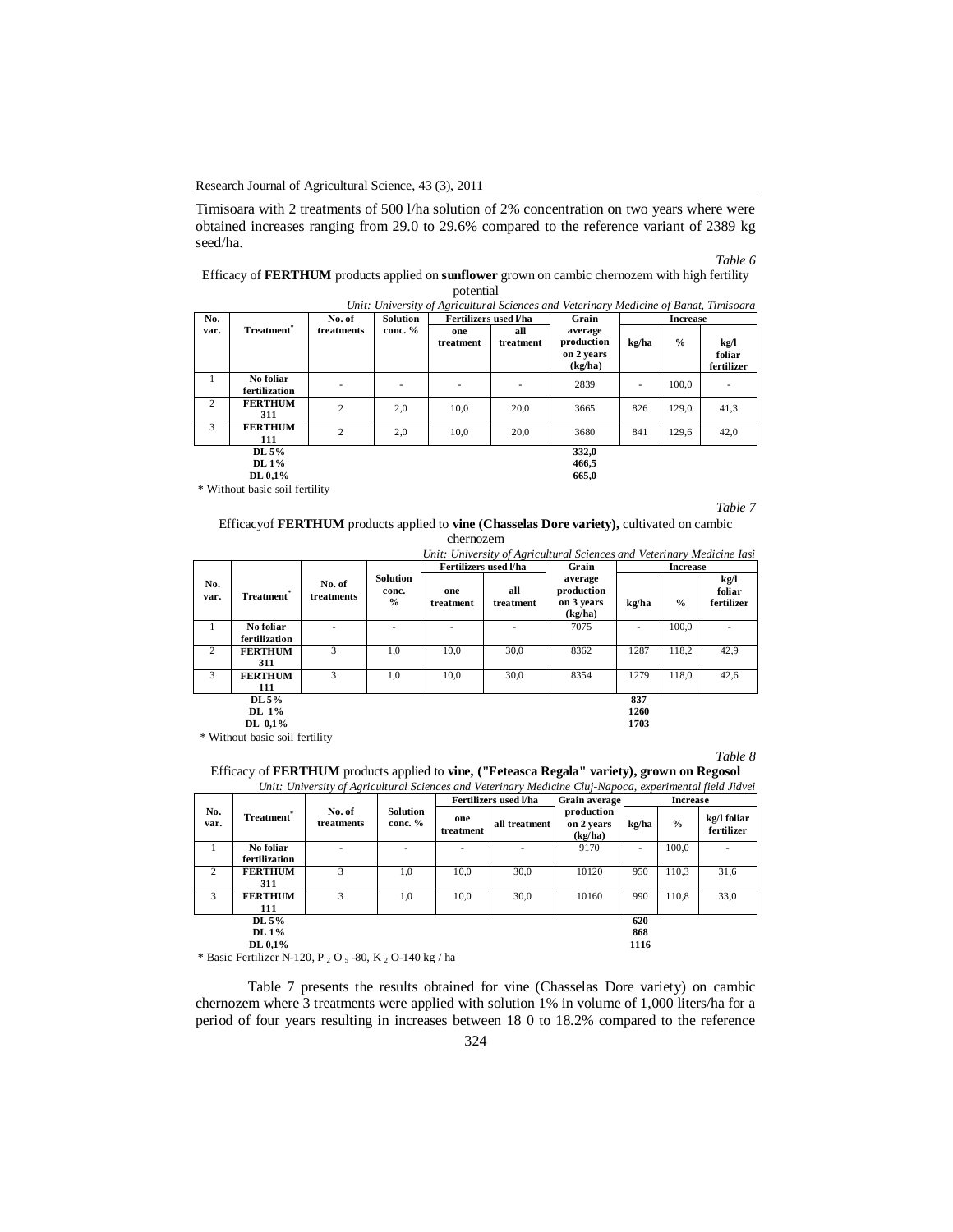## variant of 7075 kg grape/ha.

Table 8 shows the results obtained by the same technology where foliar fertilizers were applied on "Fetească Regală" plantation on Regosol based fertilized with N-120, P  $_2$  O  $_5$  -80 K  $_2$  O -140 kg / ha over 2 years resulting in increases of 10.3 to 10.8% compared to the reference variant of 9170 kg grape/ha.

High efficacy of foliar fertilization with FERTHUM fertilizers is due to the following specific effects:

- stimulates the absorption of ions and organic molecules from fertilizers applied on leaves by increasing adhesion and penetration into the assimilator parenchyma;

- ions and molecules absorbed in the parenchyma are immediately metabolized into physiologically active compounds that fit into the general metabolic processes by stimulating biosynthesis, pigment chlorophyll, amino acid, dynamics of various ergons and other metabolic reactions with important consequences for plant growth and development by catalyzation and enyzmatic stimulation of humic acids (CHAMEL 1990, FRANKE 1967, DORNEANU et al., 2008);

- due to functional groups possessing negative charges-COO (carboxyl), R-NH (amino) - OH (phenol), $> C = O$  (carbonyl) - OCH 3 (methoxyl), humic acids can bind different metal ions (Fe , Mn, Cu, Zn) giving rise to chelates with an important role in plant nutrition. Humic chelates can enter the plant through both leaves and roots as having mobility of physiologically active substances (CHIRITA, 1974, SCHNITZER et al., 1978, SEIN et al.1999 DORNEANU et al.2010);

- numerous investigations carried out on liquid humic fertilizer show an improvement in crop quality through increases in content of useful substances (proteins, carbohydrates, oils);

Based on major production increases of positive effects on plant nutrition and soil fertility in terms of environmental protection and fertilizer costs reduced significantly, it is preliminary estimated **the possibility of using these fertilizers in Romania on an area of over 2 million ha.**

## **CONCLUSIONS**

The research conducted to the following conclusions:

The FERTHUM liquid humic fertilizers made at INCDPAPM - ICPA Bucharest is characterized as a highly effective fertilizer in additional fertilization during vegetation in agricultural crops with higher nutrient consumption;

Due to their composition and characteristics are suitable to foliar fertilization;

Used as foliar, are almost entirely assimilated by plants, preventing complete soil pollution.

The production and application of these fertilizers can be achieved at lower costs with 20-25% less than the chemical ones.

Due to fertilizing effects, ease of production and handling conditions, reduced fertilization costs, FERTHUM fertilizers meet advantageous properties for their implementation in farming practices.

### **BIBLIOGRAPHY**

1. BIREESCU L. et al., 2008 - 2010, Testing some humic fertilizers. Report - Contract Research Institute of Biological Science;

2. BORLAN Z. et al., 1995. Simple and complex foliar fertilizers. Ceres Publishing House, Bucharest;

3. BORZA I, et al., 2007 - 2010, testing some new fertilizers to different crops in November. University of Agricultural Sciences and Veterinary Medicine of Banat, Timisoara;

4. CHAMEL A., 1990 Quelques aspects de l'absorbtion des oligoelements par voie foliare CR de L'Acad. D'Agric, France 76, 2, 31-41 ;

5. DORNEANU A, DUMITRU M, PREDA C., ANTON IULIA IOANA OPRICA - Humic fertilizers - objective and